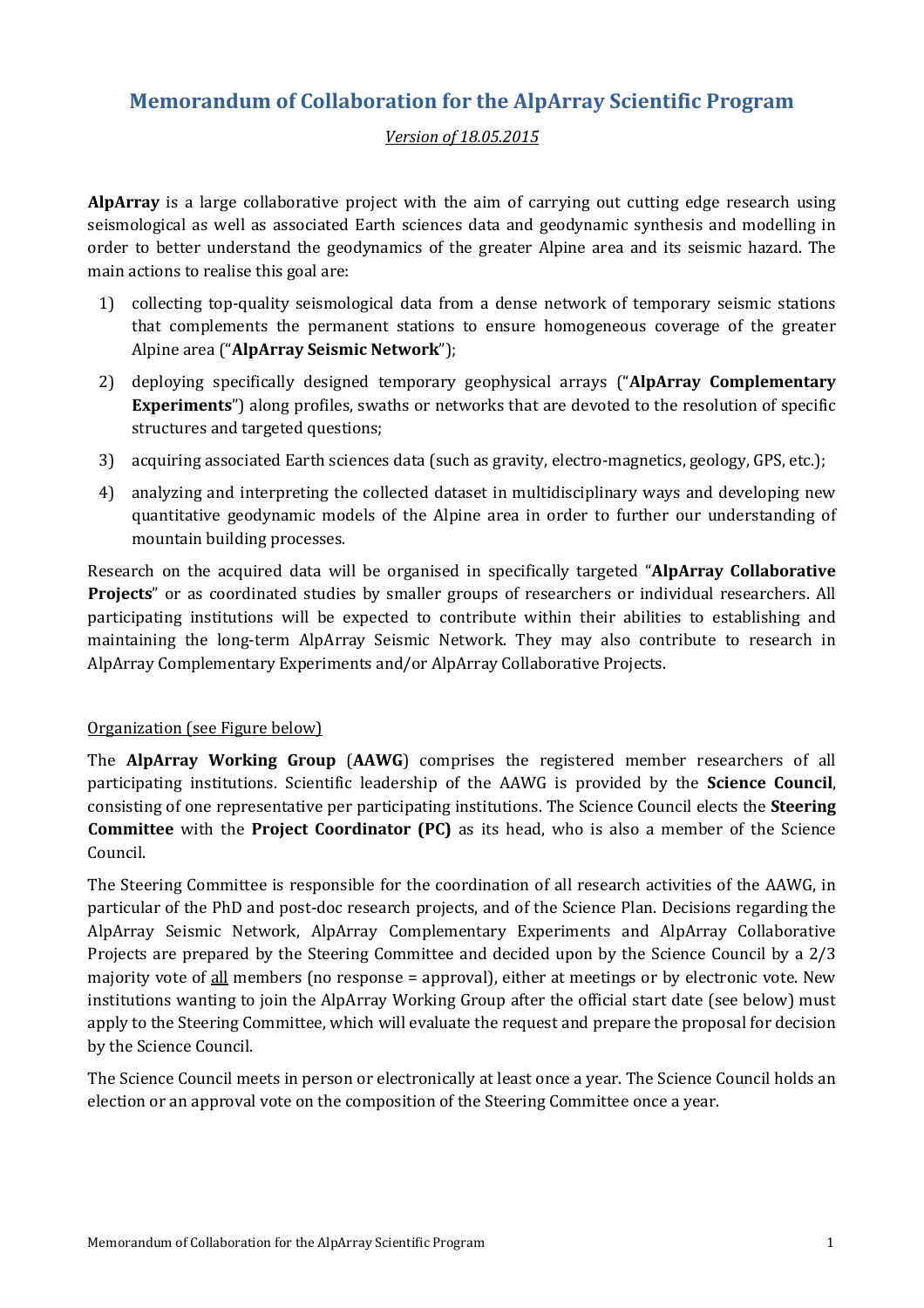To support the Steering Committee and the PC, four managing working groups (**MWG**) are formed:

- **• MWG1: Procedures and Data Management**: Definition and realization of best practices for operation procedures, data handling, storage and sharing;
- **• MWG2: AlpArray Seismic Network Operation**: Detailed planning and supervision of field deployment and data acquisition;
- **• MWG3: Research and Interpretation**: Scientific analysis, interpretation, modelling and synthesis, cooperation in AlpArray Collaborative Projects;
- **• MWG4: Outreach and Education**: Communication, dissemination, website, meetings and education activities.

The Project Coordinator must be able to commit up to 20% of her/his time to closely follow and overview the collaborative experiments and projects. AlpArray will include several Collaborative Projects and Complementary Experiments (see above). AAWG member researchers are encouraged to form special research groups within the AAWG dedicated to cooperating in Collaborative Projects and/or Complementary Experiments and to submitting ideas for such projects and experiments to the Steering Committee. The Steering Committee will co-ordinate the submitted projects and experiments transparently by sharing them with all participants (by e-mail or secured webpage) and by providing regular updates of these activities as they become available. Research groups in the AlpArray Complementary Experiment and AlpArray Collaborative Projects organize themselves and appoint a leader (who is also a member of the Science Council) to act as a representative in AAWG and to report to the Steering Committee. AlpArray Collaborative Projects and Complementary Experiments that acquire data beyond the AlpArray Seismic Network are encouraged to define a data dissemination policy analogous to that of the AlpArray Seismic Network.

The PC and MWG2 are responsible for timely coordination of operations regarding the AlpArray Seismic Network. Data quality control, archiving and distribution of AlpArray Seismic Network data will be performed as outlined in the document entitled "Technical strategy for the mobile seismological components of AlpArray".

Participation in AlpArray requires (1) acceptance of the final version of this Memorandum by the AlpArray partner institutions by their signature (of a scientist in charge, representing all researchers of the institution working in AlpArray), and (2) naming the representative of the institution to the Science Council (see below for the initiation phase schedule).

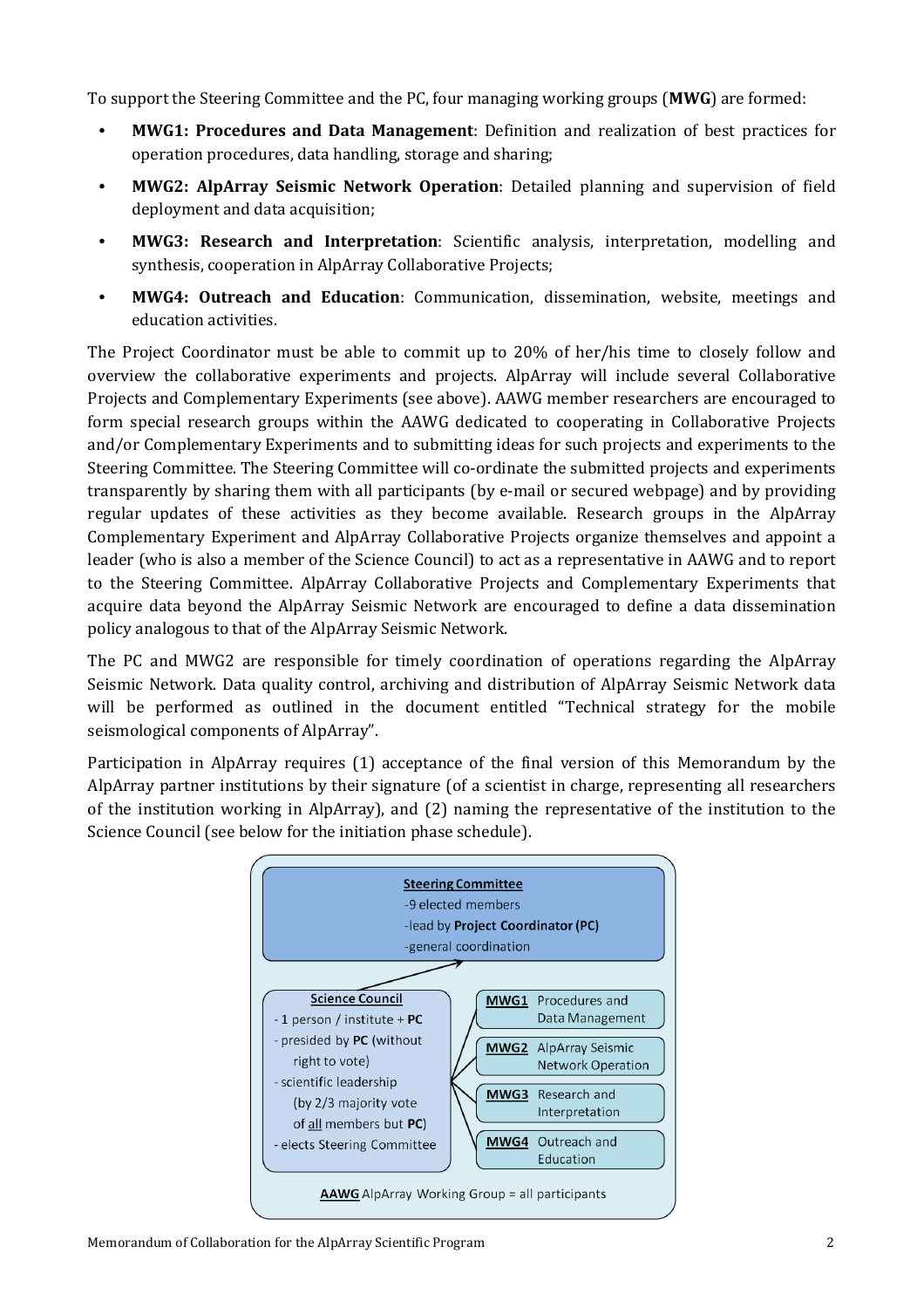#### Data management

All seismic waveform data (AlpArray Seismic Network and AlpArray Complementary Experiments) will be archived and disseminated through EIDA (European Integrated Data Archive) to the respective experiment's working groups and – at latest 1 year after the official end of the observation period of the respective network – to the AAWG. Three years after the official dismantling of the AlpArray Seismic Network or of an AlpArray Complementary Experiment the respective waveform data will be made publicly available. Access to freely available waveform data from permanent stations remains unchanged. Analogue availability rules apply to all other geophysical and geodetic data collected and compiled within the frame of AlpArray. The collected data shall not be used for commercial use. During the above-specified times of restricted access, no data shall be transferred or made available to any third party without the written authorization of the Steering Committee.

## Research

Research in AlpArray is encouraged to be collaborative among participants and institutions. Each group of scientists from one or more participating institutions defines its preferred research themes and must bring this proposal to the attention of the Steering Committee in the form of a maximum two-page summary. The responsible representative of each partner institution provides (in a written form) this list of intended research, in particular PhD theses and post-docs, together with a list of colleagues working on the proposed topic. The proposed research topics are discussed and decided upon by the Steering Committee how to best integrate and collaboratively execute the research. The list of research projects can be updated during the AlpArray Scientific Program in accordance with the modality specified above. No researcher is allowed to undertake research on AlpArray data without first informing her/his institutional representative, who must in turn obtain approval from the Steering Committee.

Update and discussion of the research list by the Steering Committee is mandatory when new institutions shall become members of the AAWG. In case of persistent disagreement within the Steering Committee on such occasions, the Science Council will decide for or against acceptance of the proposed research in conjunction with the decision about new membership for the proposing institution by a 2/3 majority vote.

Geophysical (in particular, seismic) and geodetic data acquired by AlpArray Seismic Network and AlpArray Complementary Experiments belongs to the respective experiment's working groups and correct reference to contributors is to be provided in all publications. In accordance with the abovementioned general rules (specific additional rules are possible for individual experiments while respecting the rules agreed upon in this Memorandum) the data is open to the above mentioned and approved research plan and to the AAWG member researchers involved.

#### Authorship

Publications will include as authors the **active participants** (see below) followed by "**and the AlpArray Working Group**" and a link to the AlpArray website where the full list of registered researcher members is maintained. This website will be independent of the affiliated institutions and managed by MWG4. Active participants are those who contributed substantially to the research. If the use of a "Working Group" as an author is not possible in a given media (e.g., AGU journals), then the AlpArray Working Group (information about member institutions and names of persons will be available on the AlpArray website) must be mentioned elsewhere, at least in the "Acknowledgments" section of the paper.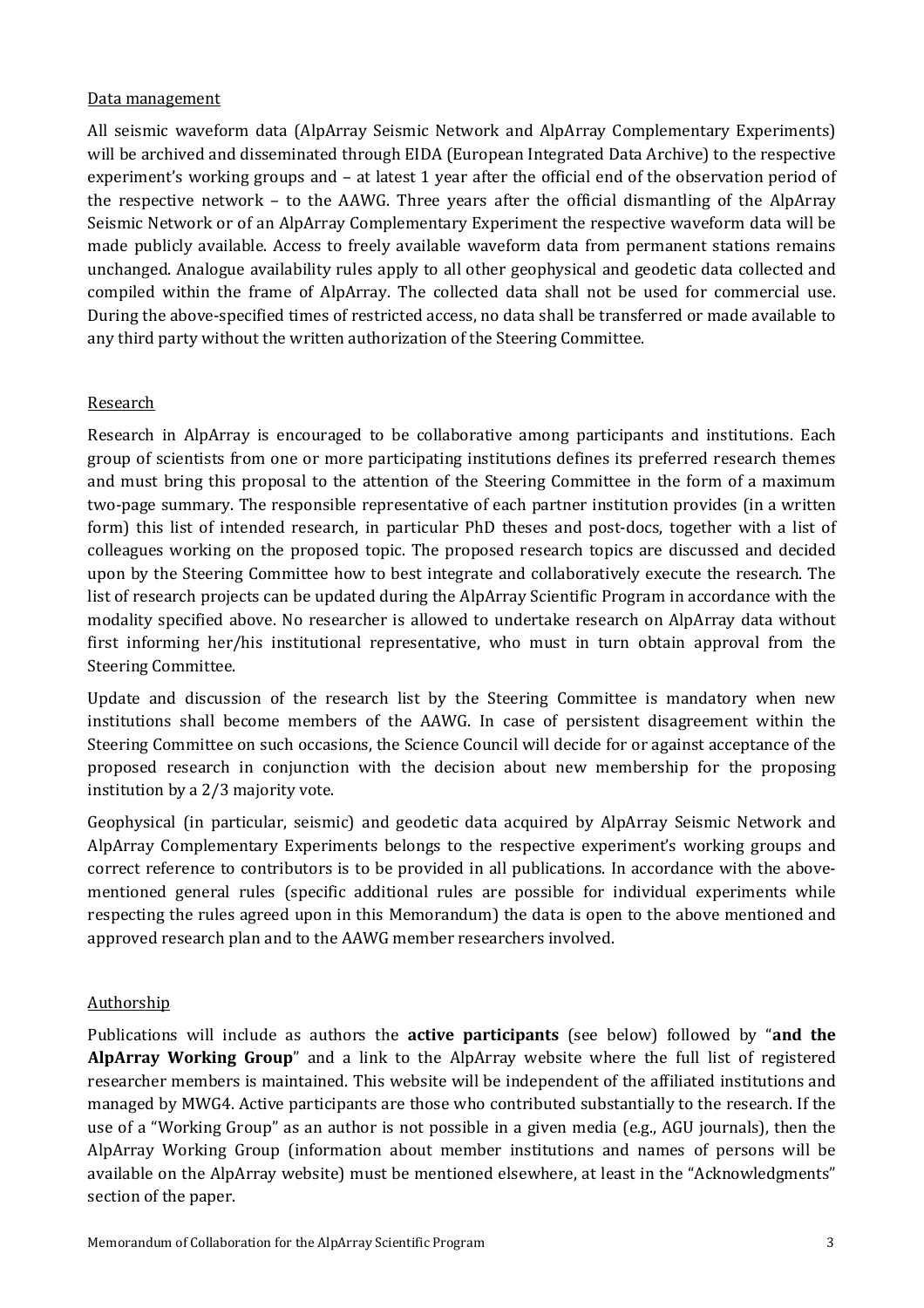## **Initiation**

This memorandum was approved by the participants of the May 18, 2015 AlpArray meeting in Zürich and sent to all interested institutions on May 20, 2015. Institutions substantially contributing to the AlpArray Scientific Program (see also preamble of this document and the AlpArray Science Plan of 2013) wishing to participate are requested – by June 20, 2015 – to (1) sign this Memorandum of Collaboration, to (2) name their institutional representative to the Science Council, and to (3) indicate this person's interest to serve on the Steering Committee as well as her/his willingness to candidacy as PC. Elections of the Steering Committee and the PC will be held electronically within 20 days thereafter. The AlpArray Working Group will be officially established and begin operation by July 10, 2015.

Nomination of MWG1-4 members will be compiled by August 31, 2015.

After the initiation phase the Steering Committee will review all incoming institution membership applications and initial science plans, and verify them according to the approved participation conditions. Then the proposals will be submitted to the Science Council to confirm all membership applications by 2/3 majority vote.

## **Duration**

This memorandum has an initial validity of 5 years. Renewals are possible upon approval by the Science Council.